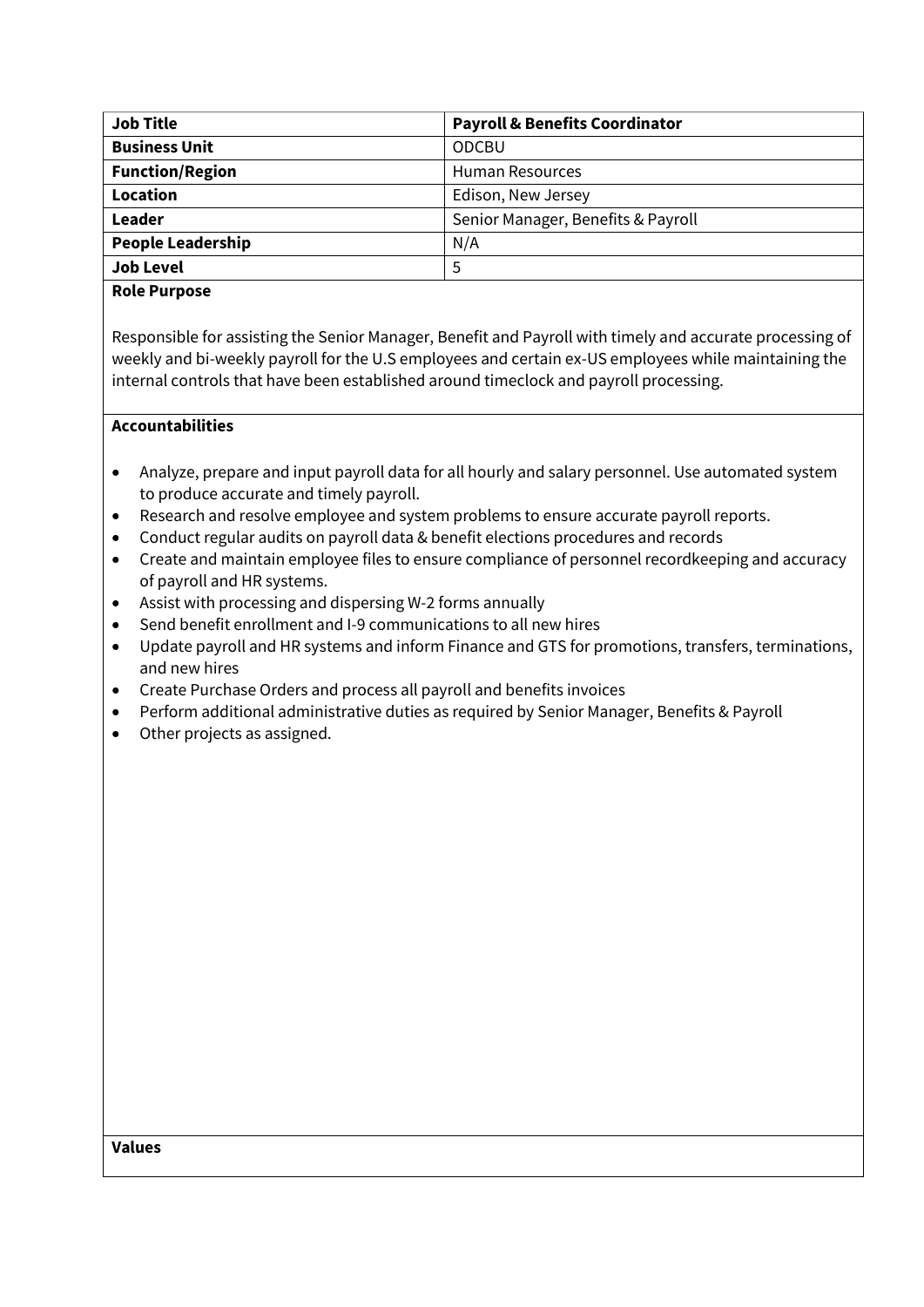

BE **PROUD** We are proud of our brands, our heritage, and our commitment to superior quality in our products



BE **RESPONSIBLE** We expect every individual and their teams to be accountable and to perform to their full potential



BE **SUSTAINABLE** We wish to make a positive contribution to our communities and to our environment



BE **PROFESSIONAL** We value integrity, transparency, professionalism and constructive debate within a team working culture



BE **ENTREPRENEURIAL** We foster a forward thinking and innovative culture that recognises the need for innovative thinking and continuous improvement



**THINK LONG TERM** We are proud of our brands, our heritage, and our commitment to superior quality in our products

## **Core Competencies:**

| <b>Relating and Networking</b>                                                                                                                                                                                                                                                                                                                                                                                                                                                                                                                       | <b>Presenting and Communicating Information</b>                                                                                                                                                                                                                                                             |
|------------------------------------------------------------------------------------------------------------------------------------------------------------------------------------------------------------------------------------------------------------------------------------------------------------------------------------------------------------------------------------------------------------------------------------------------------------------------------------------------------------------------------------------------------|-------------------------------------------------------------------------------------------------------------------------------------------------------------------------------------------------------------------------------------------------------------------------------------------------------------|
| Establishes good relationships with customers and staff<br>Builds wide and effective networks of contacts inside<br>and outside the organisation<br>Relates well to people at all levels<br>Manages conflict<br>Uses humour appropriately to enhance relationships<br>with others                                                                                                                                                                                                                                                                    | • Speaks clearly and fluently<br>Expresses opinions, information and key points of an<br>argument clearly<br>Makes presentations and undertakes public speaking with<br>skill and confidence<br>Responds quickly to the needs of an audience and to their<br>reactions and feedback<br>Projects credibility |
| <b>Following Instructions &amp; Procedures</b>                                                                                                                                                                                                                                                                                                                                                                                                                                                                                                       | <b>Delivering Results &amp; Meeting Customer Expectations</b>                                                                                                                                                                                                                                               |
| Appropriately follows instructions from others without<br>unnecessarily challenging authority<br>Follows procedures and policies<br>Keeps to schedules; arrives punctually for work and<br>meetings<br>Demonstrates commitment to the organisation<br>$\bullet$<br>Complies with legal obligations and safety<br>$\bullet$<br>requirements of the role.                                                                                                                                                                                              | Focuses on customer needs and satisfaction<br>$\bullet$<br>Sets high standards for quality and quantity<br>$\bullet$<br>Monitors and maintains quality and productivity<br>$\bullet$<br>Works in a systematic, methodical and orderly way<br>$\bullet$<br>Consistently achieves project goals.<br>$\bullet$ |
| <b>Applying Expertise &amp; Technology</b>                                                                                                                                                                                                                                                                                                                                                                                                                                                                                                           | <b>Achieving Personal Work Goals and Objectives</b>                                                                                                                                                                                                                                                         |
| Applies specialist and detailed technical expertise<br>$\bullet$<br>Develops job knowledge and expertise through<br>$\bullet$<br>continual professional development<br>Shares expertise and knowledge with others<br>$\bullet$<br>Uses technology to achieve work objectives<br>Demonstrates appropriate physical co-ordination and<br>$\bullet$<br>endurance, manual skill, spatial awareness and<br>dexterity<br>Demonstrates an understanding of different<br>$\bullet$<br>organisational departments and functions<br>بالمحاكلات والمسحولا الزام | • Accepts and tackles demanding goals with enthusiasm<br>Works hard and puts in longer hours when it is necessary<br>Seeks progression to roles of increased responsibility and<br>influence<br>Identifies own development needs and makes use of<br>developmental or training opportunities.               |

### **Skills and Qualifications:**

### Essential:

 Experience with ADP payroll , reconciliation, and payroll and Time & Attendance reporting and analysis